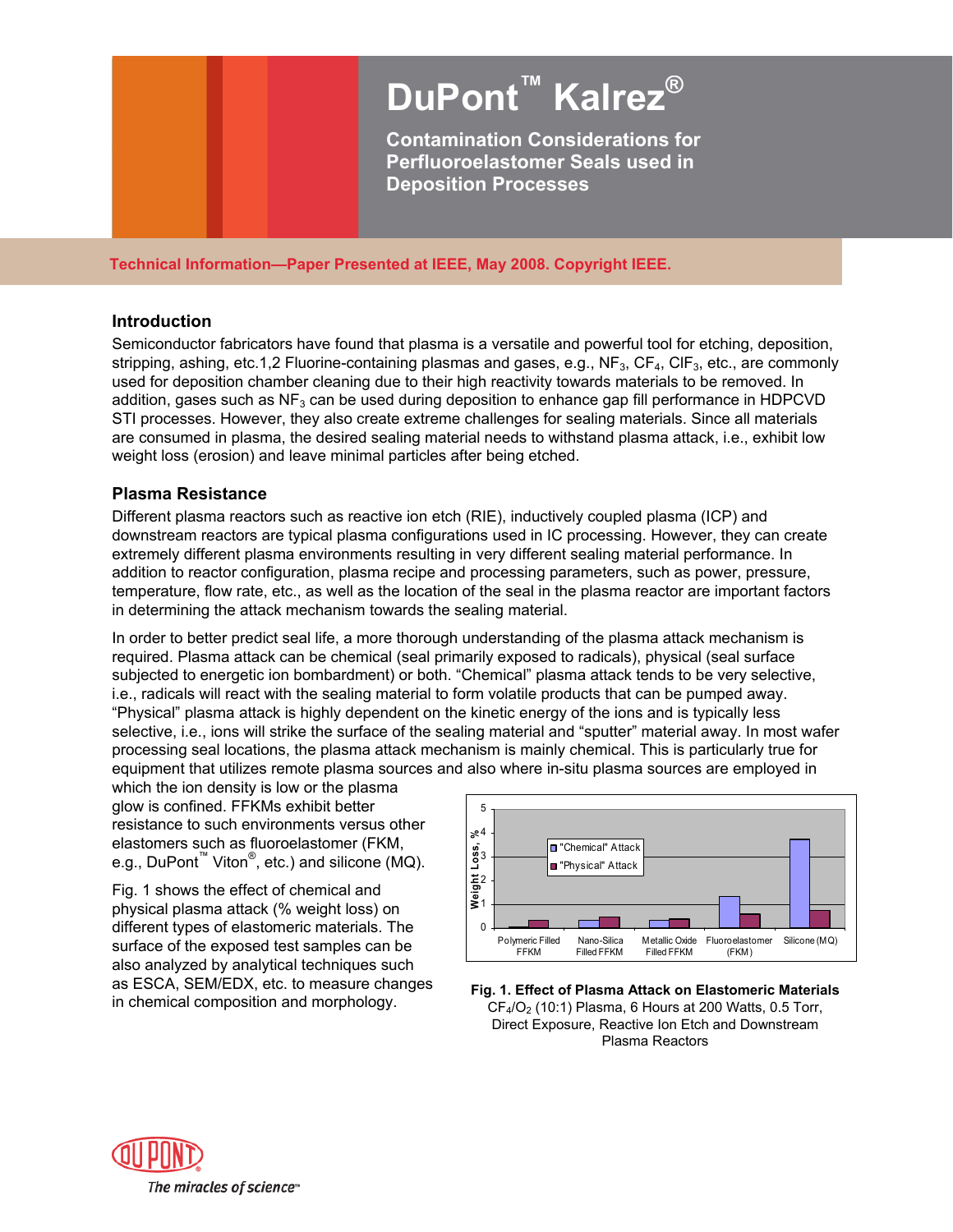# **Particle Contamination**

Conventional FFKM sealing materials normally contain carbon black and/or mineral fillers. Newer compounds are either unfilled or formulated with polymeric fillers. Plasma resistance can be significantly different depending on the type of filler used. If the filler has high resistance to plasma, such as BaSO<sub>4</sub>,  $TiO<sub>2</sub>$  and  $SiO<sub>2</sub>$ , it can "shield" the polymer to reduce erosion, but have high potential for particle generation by leaving discrete particles behind once the polymer has become etched.<sup>3</sup>

Unfilled/polymeric filled compounds can be completely etched to form volatiles, thereby significantly reducing the potential for particle generation. Since perfluoroelastomers and perfluoropolymers degrade similarly in plasma to form volatile products, perfluoropolymer-filled FFKMs offer minimal potential for both particle and metallic contamination. In addition, the dispersed perfluoropolymer provides added mechanical reinforcement to help improve sealing functionality, which is especially important for dynamic sealing applications.

Fig. 2 illustrates the relative particle generation of three different FFKM compounds in  $CF<sub>4</sub>/O<sub>2</sub>$  (10:1) Plasma. An ultrasonic bath containing UPDI water was used to collect the particles on the exposed surface of the FFKM compound. The number of particles as well as the particle size distribution were counted/measured using a liquid particle counter. Analytical techniques, such as SEM/EDX, can also be used to determine the shape and composition of the particles detected.



**Fig. 2. Relative Particle Generation** 6 Hours at 200 Watts, 0.5 Torr, Direct Exposure, Downstream Plasma Reactor

## **Metallic Contamination**

In addition to contamination from particles, metallic contamination, i.e., copper, titanium, magnesium, etc., is another concern in plasma processes. Metallic contamination can produce negative effects at different levels of CMOS manufacturing. For instance, it can modify intrinsic properties of the film such as the dielectric constant or negatively affect interface properties which are critical for integration.

Plasma can break materials down to atomic or ionic species that can contaminate the deposited layer composition. Conventional mineral filled compounds contain metallic fillers as primary components, whereas newer polymeric or unfilled grades essentially contain no other elements other than carbon, fluorine and oxygen. Thus, sealing materials containing metallic fillers have the potential to generate metallic ions.

Relative bulk metal content (weight %) can be determined by XRF analysis. This analytical method can detect all of the elements present in the sealing material. Inductively Coupled Plasma – Atomic Emission

Spectroscopy (ICP-AES) or Inductively Coupled Plasma – Mass Spectroscopy (ICP-MS) can also be used for trace metal analysis. These techniques provide a higher degree of accuracy for "clean" products, i.e., unfilled, polymeric-filled, etc., that have a residual metallic ion content in the ppm to ppb range. Test results can vary depending upon the digestion method and the detection techniques used. Fig. 3 provides a breakdown of the bulk elemental content of three different



FFKM compounds using XRF analysis. **Fig. 3. Bulk Elemental Content Using XRF Analysis**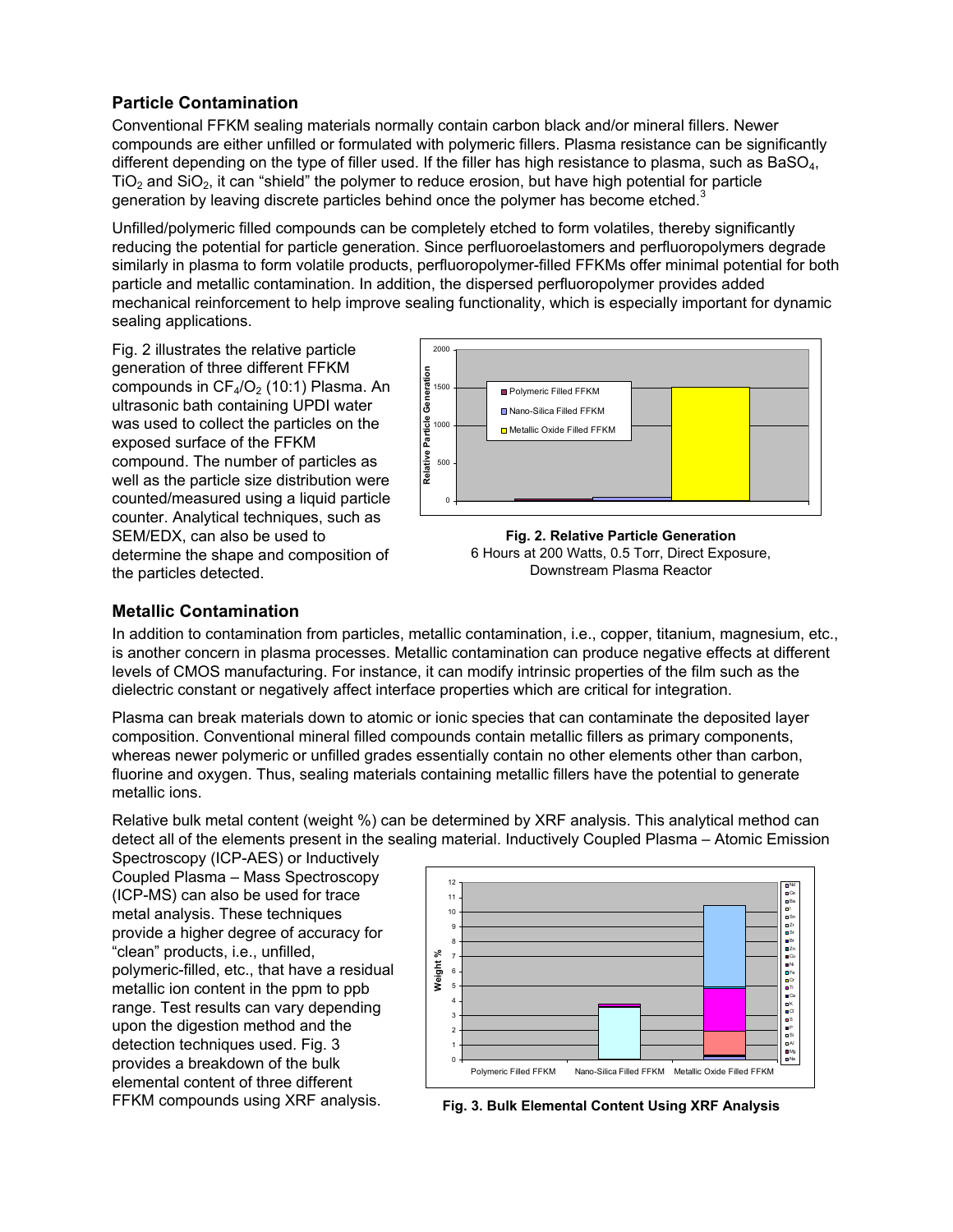## **Outgassing**

Precise control of deposition processing is critical as layers become thinner and approach the atomic level. A major concern is outgassing from sealing materials as it can interfere in the process by changing the composition and morphology of the deposited layer. In particular, outgassing contaminants absorbed by the exposed substrate during the initial steps of the deposition process can induce undesired interactions at the interface level and consequently affect the grown film as well as the overall process, i.e., the film properties at the interface can change, the deposition process can be delayed as a result of increased incubation time, or adhesion degradation can occur during subsequent processing steps. Outgassing can also cause slow vacuum pump down to occur.

Fig. 4 shows outgassing from room temperature up to 200 $\degree$ C ("Stage 1" Outgassing) and is representative of adsorbed atmospheric gases, i.e.,  $H_2O$ ,  $CO<sub>2</sub>$ , N<sub>2</sub>, O<sub>2</sub>, etc. Fig. 5 shows outgassing as a result of continued heating up to 330 $\degree$ C ("Stage 2" Outgassing) and is representative of gases evolved during service. The upturn in the curve indicates that the polymer network is beginning to degrade and that small molecules or fragments are being formed. The main components of outgassing at elevated temperatures are fluorine-containing molecules and/or fragments. Hydrofluoric acid (HF) is one of the gases evolved when fluoropolymers and fluoroelastomers begin to degrade.<sup>4</sup> It can be harmful to both the environment as well as the process equipment, especially to quartz and stainless steel components.

In general, the outgassing properties of FFKM are typically superior to FKM based on the thermal stability of the polymer and cure system employed.<sup>5</sup> However, the outgassing properties of FFKMs can be significantly different depending upon their chemical composition. For example, FFKM D, employing a high thermal stability polymer and cure system along with a polymeric filler, exhibits improved (lower) outgassing properties than FFKM Compounds A, B and C. Thus, an FFKM that provides excellent (high)



**Fig. 4. "Stage 1" Outgassing (50–200 °C)** 



**Fig. 5. "Stage 2" Outgassing (50–330 °C)** 

thermal stability while significantly reducing outgassing at elevated temperatures is desired. It allows equipment/process engineers a "larger window of process operation" with respect to minimizing/eliminating cooling devices, increasing the temperature of the chamber wall to help minimize condensation and shortening the cleaning cycle as a result of increased chamber wall temperature. The chemical composition of the FFKM and FKM Compounds referenced in Figs. 4 and 5 above is contained in Table 1.